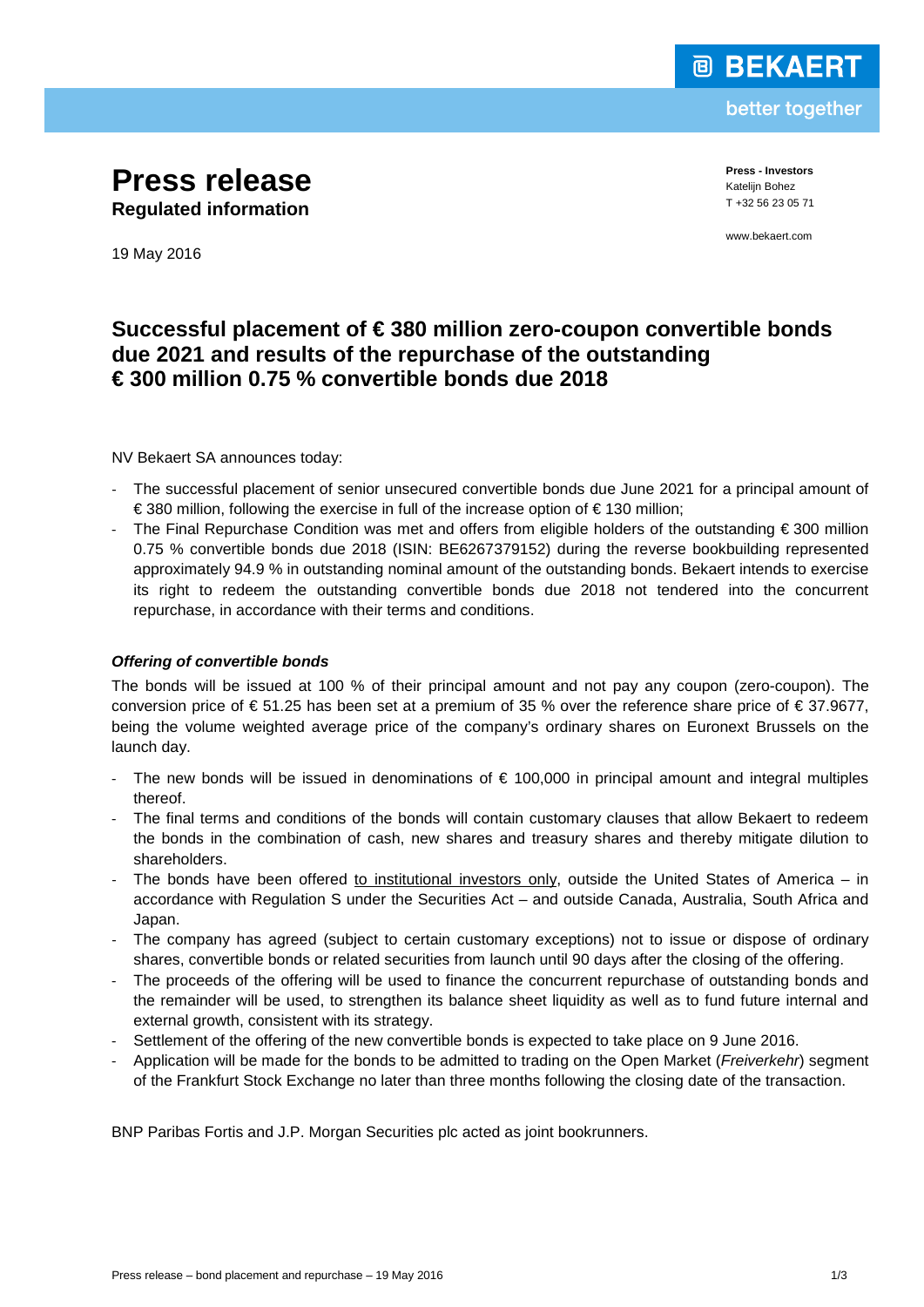### *Repurchase of the outstanding convertible bonds*

The total principal amount of the outstanding bonds due 2018 that may be repurchased as a result of the concurrent repurchase is equal to  $\epsilon$  284 million representing approximately 94.9 % in outstanding nominal amount of the outstanding bonds due 2018.

The repurchase price is equal to  $\epsilon$  115,093.46 per  $\epsilon$  100,000 principal amount per outstanding bonds, together with € 741.80 accrued and unpaid interest.

The company may decide to repurchase the outstanding bonds tendered subject to the settlement of the new bonds. Bekaert intends to exercise its right to redeem the outstanding convertible bonds due 2018 not tendered into the concurrent repurchase, in accordance with their terms and conditions

Any outstanding bonds repurchased (if any) or redeemed (if any) will be cancelled after settlement by the company in accordance with their terms and conditions.

Settlement of the concurrent repurchase is expected to take place on 14 June 2016.

The concurrent repurchase has not been open to any persons located or resident in the United States (or that are otherwise US persons in accordance with Regulation S under the US Securities Act 1933), or persons acting for the account or benefit of such persons, or in any other jurisdiction where participation in the concurrent repurchase would be unlawful.

#### *Consent solicitation*

On the basis of offers from eligible holders of the outstanding € 300 million 0.75 % convertible bonds due 2018 (ISIN: BE6267379152) during the reverse bookbuilding representing approximately 94.9 % in outstanding nominal amount of the outstanding bonds, Bekaert announces that a general meeting of bondholders will not be convened.

#### **Disclaimer**

This press release may contain forward-looking statements. Such statements reflect the current views of management regarding future events, and involve known and unknown risks, uncertainties and other factors that may cause actual results to be materially different from any future results, performance or achievements expressed or implied by such forward-looking statements. Bekaert is providing the information in this press release as of this date and does not undertake any obligation to update any forward-looking statements contained in this press release in light of new information, future events or otherwise. Bekaert disclaims any liability for statements made or published by third parties and does not undertake any obligation to correct inaccurate data, information, conclusions or opinions published by third parties in relation to this or any other press release issued by Bekaert.

#### **Profile**

Bekaert [\(www.bekaert.com\)](http://www.bekaert.com/) is a world market and technology leader in steel wire transformation and coating technologies. We pursue to be the preferred supplier for our steel wire products and solutions by continuously delivering superior value to our customers worldwide. Bekaert (Euronext Brussels: BEKB) is a global company with almost 30 000 employees worldwide, headquarters in Belgium and € 4.4 billion in annual revenue.